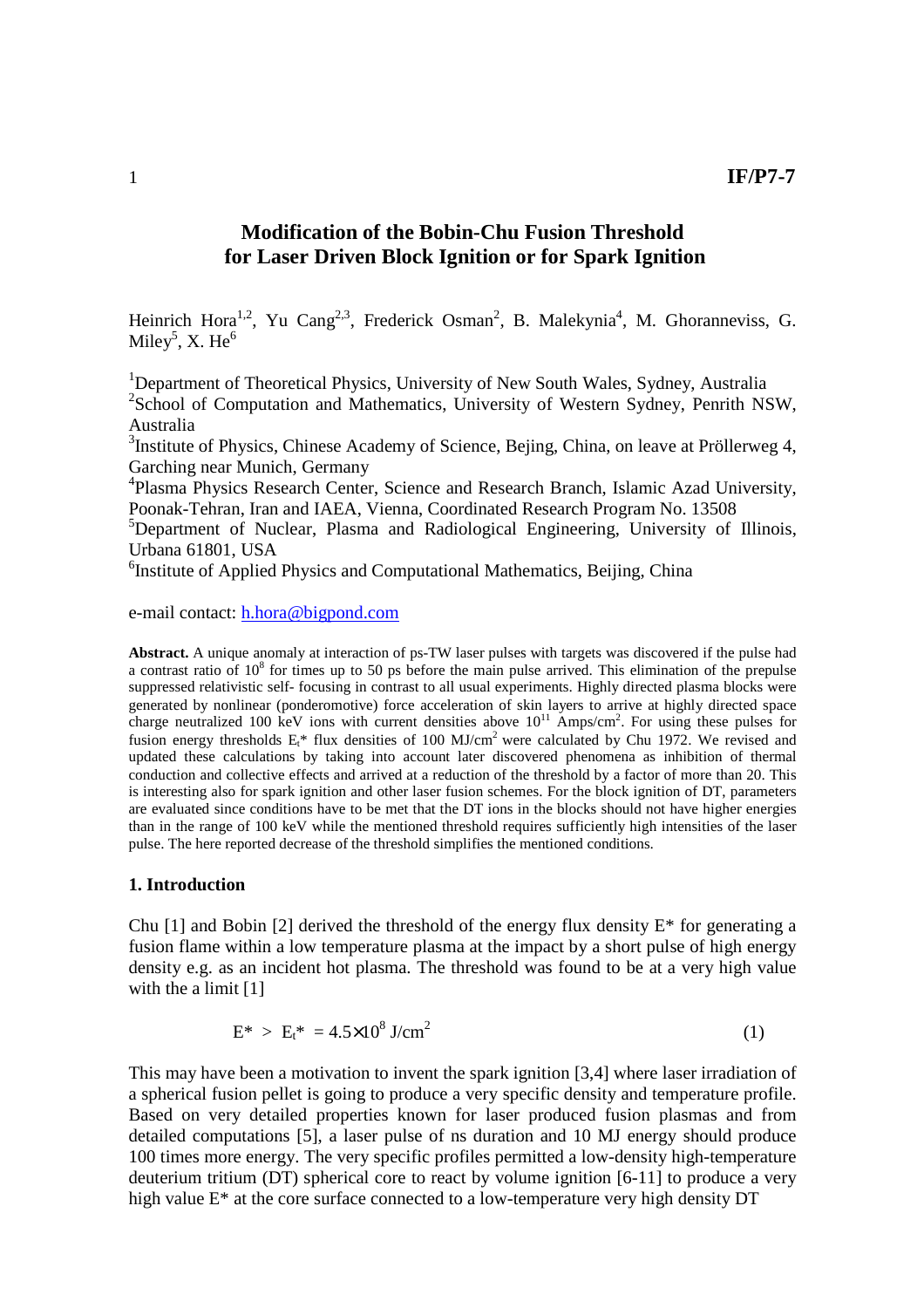mantle. E<sup>\*</sup> was found [11] to be close to  $10^9$  J/cm<sup>2</sup> when evaluating the known case [5] in agreement with the result of Chu, Eq. (1).

Since laser pulses of ps duration and higher than PW power are available, an ignition scheme with a 10 kJ laser pulse for producing very high intensity beams of 5 MeV electrons is considered to generate 100 MJ fusion energy by interacting with deuteriumtritium (DT) of only 12 times solid state density [12] as a modificaton of the fast ignition [13]. Extending this to a scheme with using DT ion beams instead of electrons seems to be possible [14] by using a very special anomaly observed with TW-ps laser pulses [15,16]. In this case again the condition of Eq. (1) is a hurdle which may be difficult to be overcome. Though experiments [17] confirming and elaborating details of the anomaly [14-16] resulted in  $E^*$  values close to 10<sup>6</sup> J/cm<sup>2</sup> it was of interest – also in view of the mentioned questions with the spark ignition  $[4]$  – to re-consider the hydrodynamic calculations which led to the results (1) in 1972 where a number of phenomena were not at all known. It has to be realized that chemical detonation waves after having been analysed in details first by Döring [18] and von Neumann [19] are basically different to the case of thermonuclear reactions [20,21]. The following hydrodynamic treatment is not fully complete, because it is not considering the interpenetration between hot and cold plasma [22] but may better be covered by PIC [23] methods [24] possibly with a further decrease of the ignition thresholds also in spark ignition experiments [25] as for block ignition [16].

The following is considering how  $E_t^*$  is changed by taking into account the inhibition factor F\* which describes the experimentally discovered strong reduction of the thermal conduction between energetic plasma hitting a low temperature plasma. A further point is the reduction of the stopping length R for the fusion produced alphas in plasmas due to collective effects compared with the usually considered binary collisions of the Bethe-Bloch theory. For orientation, the next following section first is to summarize the anomalous results of TW-ps laser pulse interaction.

## **2. Anomaly of plasma block generation**

Irradiating (TW to PW)-ps laser pulses on targets [26] usually results in extreme relativistic effects as generation of highly directed electron beams with more than 100 MeV energy, in highly charged GeV ions, in gamma bursts with subsequent photonuclear reactions and nuclear transmutations, in positron pair production, and high intensity very hard x-ray emission. In strong contrast to these usual observations, few very different anomalous measurements were reported. What was most important in these few cases, is that the laser pulses with TW and higher power could be prepared in a most exceptionally clean way to have a suppression of pre-pulses by a factor  $10^8$  (contrast ratio) or higher for times a few dozens of ps before the main pulse is hitting the target. These very clean laser pulses were most exceptional and especially possible by using the Schäfer-Szatmari-method with excimer lasers by Sauerbrey [27] or with chirped pulse amplification (CPA) using titaniumsapphire lasers by Zhang et al. [28], and by Badziak et al. [29] using neodymium glass lasers.

These exceptional conditions could be understood from the results of very detailed onedimensional computations of laser-plasma interaction with dominating nonlinear (ponderomotive) forces [14-16]. It was shown, [30, Fig. 3], that irradiation of a deuterium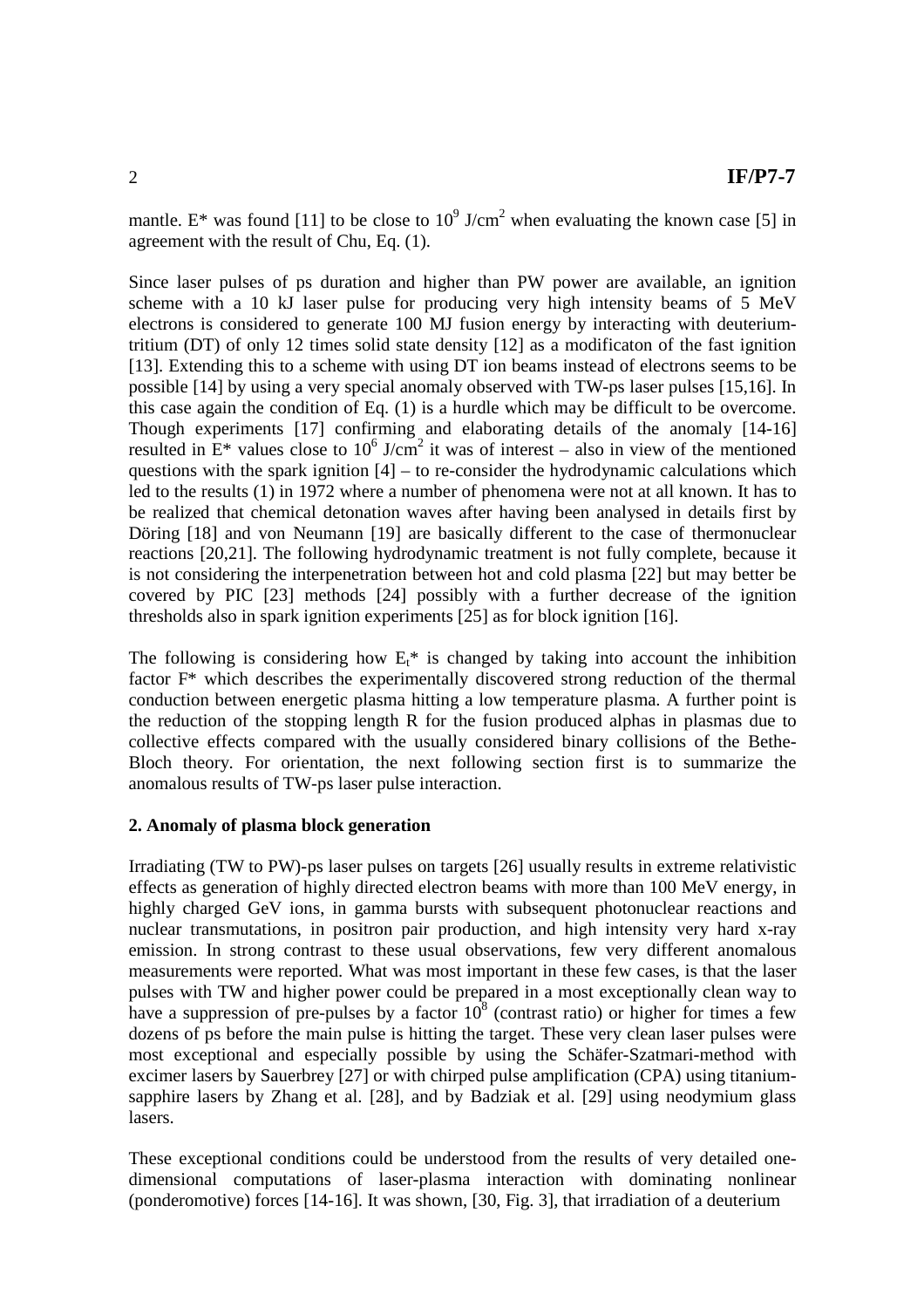plasma block of specially selected initial density (bi-Rayleigh profile) with a neodymium glass laser intensity of  $10^{18}$  W/cm<sup>2</sup> resulted within 1.5 ps in a thick plasma block moving against the laser light with velocities above  $10^9$  cm/s and another similar block moving with the laser direction into the plasma interior. However, such a generation of plasma blocks was never observed because in all experiments, a minor pre-pulse produced a plasma in front of the target where the laser beam was shrinking to about one wavelength diameter with extremely high intensities due to relativistic or ponderomotive self-focusing [31].

The acceleration was then dominated by the nonlinear force  $f_{NL}$  given by the time averaged values of the amplitudes of the electric field **E** and the magnetic field **H** of the laser in this simplified geometry at perpendicular incidences in the x-direction as [32]

$$
f_{\text{NL}} = (\mathbf{n}^2 - 1)(\partial/\partial x)(\mathbf{E}^2/16\pi) = -(\partial/\partial x)[(\mathbf{E}^2 + \mathbf{H}^2))/(8\pi)]
$$
 (2)

where **n** is the complex index of refraction in the plasma. The first expression reminds of the ponderomotive forces derived by Kelvin for electrostatics before Maxwell's theory while the second expression represents the force density as gradient of the energy density given generally by Maxwell's stress tensor. Thanks to the clean laser pulses of the Schäfer-Szatmari method, *it was for the first time ever* that Sauerbrey [27] could avoid the selffocusing and measure the generated plane plasma block moving against the laser light with an acceleration derived from Doppler shift. This was very accurately reproduced by the nonlinear force theory [16, section II.4].

The second crucial experiment with the anomaly were performed with *clean* laser pulses of about 30 wavelength diameter by Zhang et al. [28] irradiating the target with 300 fs laser pulses. There was only a modest x-ray emission, not the usually very intense hard x-rays. When taking out a weak pulse and pre-irradiate this at times t\* few ps before the main pulse, the x-rays were unchanged. But as soon as t\* was increased to 70 ps, the usual hard x-rays were observed. It was estimated [14] that the 70 ps were just needed to build up the plasma plume before the target which is necessary for providing relativistic self-focusing with the subsequent usual relativistic effects.

A third crucial observation was by Badziak et al [29] when irradiating copper targets with half TW very *clean* laser pulses of few ps duration. Instead of the expected and usually measured 22 MeV fast copper ions, the fast ions had only 0.5 MeV energy. Furthermore it was observed that the number of the fast ions (in difference to the slow thermal ions) was constant when varying the laser power by a factor 30. From this it could be concluded [14,15] that the acceleration was from the unchanged volume of the skin layer at the target surface where the nonlinear force led to the generation of a highly directed plane plasma block moving against the laser. This skin layer accleration by the nonlinear force, SLANF, with avoiding self-focusing was then confirmed experimentally in all details, especially from high directivity of the fast ions and the generation of a plasma block towards the plasma interior, as carefully measured when irradiating thin foils on the back side of the target [33].

Most significant was the result from the beginning [14,15] that the SLANF-generated directed space-charge neutral plasma blocks should have an ion current density of  $10^{11}$ Amps/cm<sup>2</sup> as confirmed experimentally later [33]. This also led to reconsidering the scheme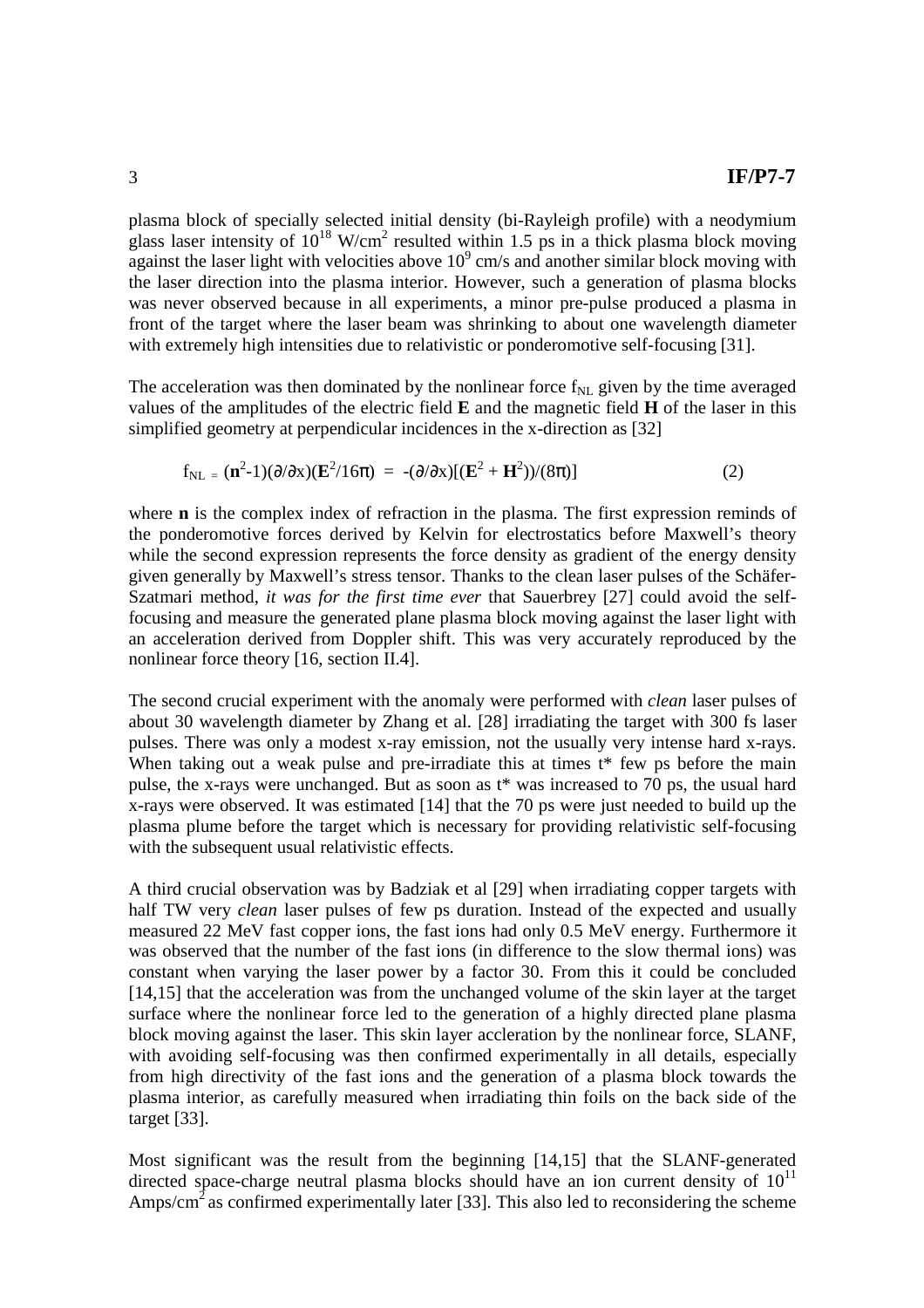of direct ignition of solid state or modestly compressed DT by the plasma blocks [16] for fusion energy production similar to the scheme of Nuckolls et al [12] using very intense 5 MeV electron beams generated by 10 PW-ps laser pulses. The only difficulty for igniting solid-state density DT is that there is the need of an exorbitantly high energy flux density  $E^*$  given in Eq. (1).

### **3. Reduction of the ignition threshold E\* by transport barrier**

The reduction of the thermal conductivity of the electrons by the inhibition factor  $F^*$  was discovered in an empirical way from the evaluation of experiments for laser fusion. Experiments were performed with targets of different layers and the diagnostics by x-rays etc. resulted in a reduction of the thermal conduction by factor a  $F^* = 33$  [34]. Other experiments resulted in a reduction by a factor 100 [35]. Several theories tried to explain these results assuming magnetic fields, ion-acoustic turbulence or Weibel instabilities as reasons. The closest to arrive at the clear facts was that of Tan Weihan and Gu Min [36] based on the Krook equation leading to pressure effects since these are causing ambipolar fields and therefore internal electric fields.

The knowledge about the internal electric fields in inhomogeneous plasma (homogenous plasmas have a decay of any electric field like in metals within femtoseconds) arrived from the nonlinear (ponderomotive) forces, Eq. (2), though the general theory was derived from the space-charge neutral two-fluid model for the general transient case [37, section 8.6] valid for lengths larger than the Debye lengths

$$
\lambda_{\rm D} = {\rm \{kT/(4\pi n_e e^2)\}}^{1/2}
$$
 (3)

where T is the plasma temperature with Boltzmann's constant  $k$ , and  $n_e$  is the density and e the charge of electrons. When studying the single particle motion of the electrons in the laser field in the plasmas [37, section 8.7], the same nonlinear force was derived considering the space-charge neutral electron fluid being drifted by the gradient of the square of the laser field, Eq. (2) as a result of electrostriction. The ions follow then by electric attachment to the moving electron cloud. This could be seen in all details numerically, however only by using a genuine two-fluid model with separate electron and ion fluids and combined by a Poisson term [37, sections 8.8 and 10.7].

The same electric field spreading over of the thickness of a Debye length is at the surface of a laser produced plasma expanding into vacuum or at any interface between two plasmas with different temperature and/or density, as shown for the simplified case in Fig. 1. The electrons of the hot plasma part leave the Debye layer towards the vacuum or to the cold plasma or wall and let the ions behind in the Debye layer. Any electric conduction is then determined by the ions such that the thermal conductivity of the plasma is given by that of the ions,  $K_i$  and not by that of the electrons  $K_e$  which both are related by

$$
K_i = K_e(m_e/m_i)^{1/2} ; \tF^* = (m_i/m_e)^{1/2}
$$
 (4)

Where  $m_e$  is the electron mass and  $m_i$  the ion mass (in our case the average mass of D and T ions). For our case the relating factor  $F^* = 67$  for the inhibition of thermal conduction, is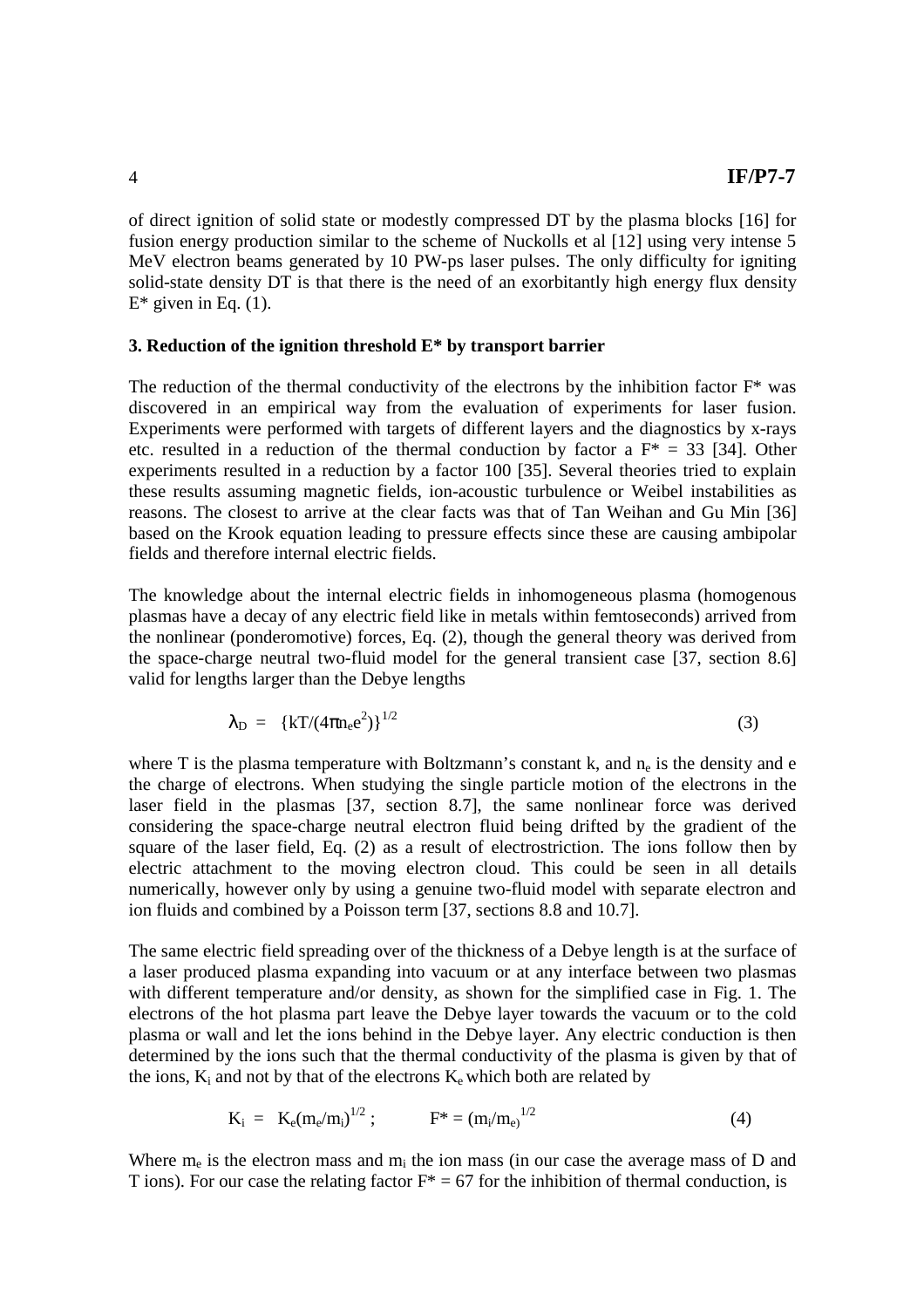well within the rather complicate experimental values of 30 [34] or 100 [35]. This inhibiton factor F\* is now used for the improved hydrodynamic computation of the E\* values.



*FIG. 1 Double layer at plasma surface or interface of Debye layer thickness depleted of electrons [42, p. 31].* 

### **4. Collective effect for the stopping of alpha particles**

After the just discussed problem of thermal transport, the question of the transport properties for the stopping of the DT fusion produced alpha particles in plasma are important for the ignition. Chu [1972, see Eq. (7)] used the Winterberg approximation for stopping by binary collisions combining roughly all the numerical models mostly following the Bethe-Bloch theory. An comprehensive summary of these models was given by Stepanek, especially for the alphas of the DT reaction [38, see figure 6] where the Bethe-Bloch stopping length R increases as

$$
R \sim T^{3/2} \tag{5}
$$

on the plasma temperature T.

A visible discrepancy appeared with the measurements by Kerns et al [39] at the Air Force Weapons Laboratory of the Kirtland Air Force Base where an electron beam with 2 MeV energy and  $0.5$  MA current of 2mm diameter was hitting deuterated polyethylene  $CD<sub>2</sub>$ . The electron stopping was measured from the saturation thickness d of fusion neutrons at  $d =$ 3mm. This was very much shorter than the Bethe-Bloch theory predicted. An explanation of the experimental value d was immediately possible when Bagge's [40] collective theory was applied where the charged energetic particles interacted with the whole electron cloud in a Debye sphere and not by binary electron collisions. The discovery of this collective interaction was by Denis Gabor [41,42] confirmed by using the Fokker-Planck equation and quantum electrodynamics [43]. Another drastic difference of the stopping length in contrast to the Bethe-Bloch theory was measured in a direct way by Hoffmann et al [44].

 Following a diagram by Stepanek [38, Fig. 6] the dependence of the stopping length R of alphas form DT fusion on the temperature T of a DT plasma can be approximated by

$$
R = 0.01 - 1.7002 \times 10^4 \text{ T} \quad \text{cm} \tag{5}
$$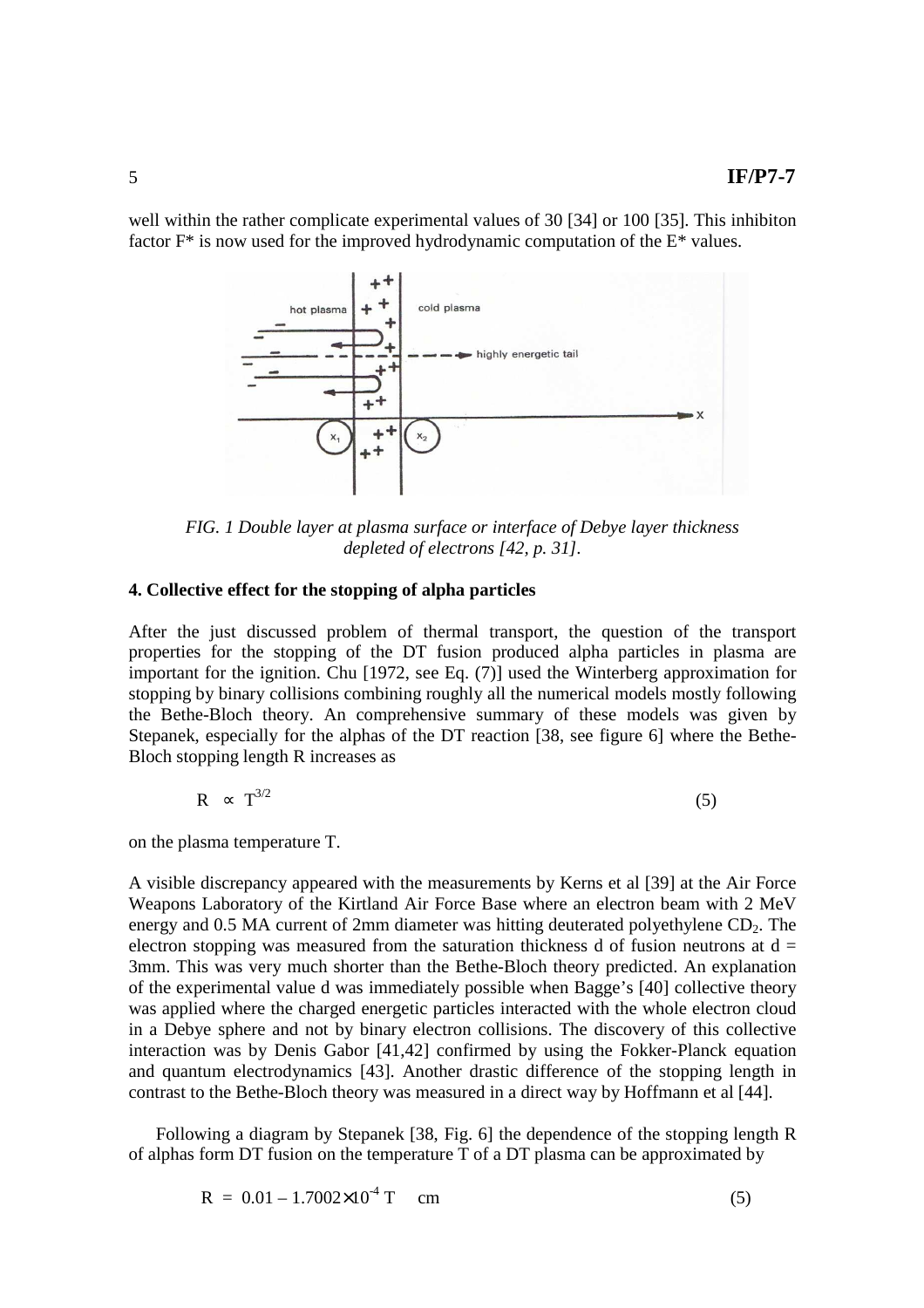where the temperature T is in keV. R is then nearly constant by the collective effect in contrast to the  $T^{3/2}$  dependence of the stopping by binary collisions.

### **5. Hydrodynamic calculations**

In order to see the importance of the collective effect of the stopping power in the hydrodynamic equations, first the results of Chu [1] are going to be reproduced with a minium of changes in the conditions he had used before, but with adding now the collective stopping length R and the inhibition factor  $F^*$ . Details of the hydrodynamic equations were given before [45,46] using exactly the formulations as Chu [1]. For comparison, the characteristic plots are given in Fig. 2 where the fully drawn lines with an increasing plasma temperature T on time t with an input energy flux density E\* showing ignition, while the dashed decreasing curves are below the ignition threshold. We see that the ignition threshold is at an input energy of  $E_t^* = 4.5 \times 10^8$  J/cm<sup>2</sup>, see Eq. (1).



*Fig. 2 Results of Chu [1] of 1972: Ion temperature T in DT of solid state density on time t at given input energy flux density E\* with solid lines showing ignition.* 

It is to be underlined from the preceding section, that the collective effect and the inhibition were not at all known at the time of Chu's treatment. The following diagram shows the results with inclusion of the inhibition factor  $F^* = 67$  and with the collective stopping power, Eq. (5). Control runs without these inclusions arrived nearly at the same curves as shown in Fig. 2 of Chu [1] where some small deviations were with a little faster increase between 0 and 1.5 ns. The finer resolution of the plots showed some retrograde behaviour with a little faster increase of T on time t for lower values of  $E^*$ . This could be qualitatively be explained [45].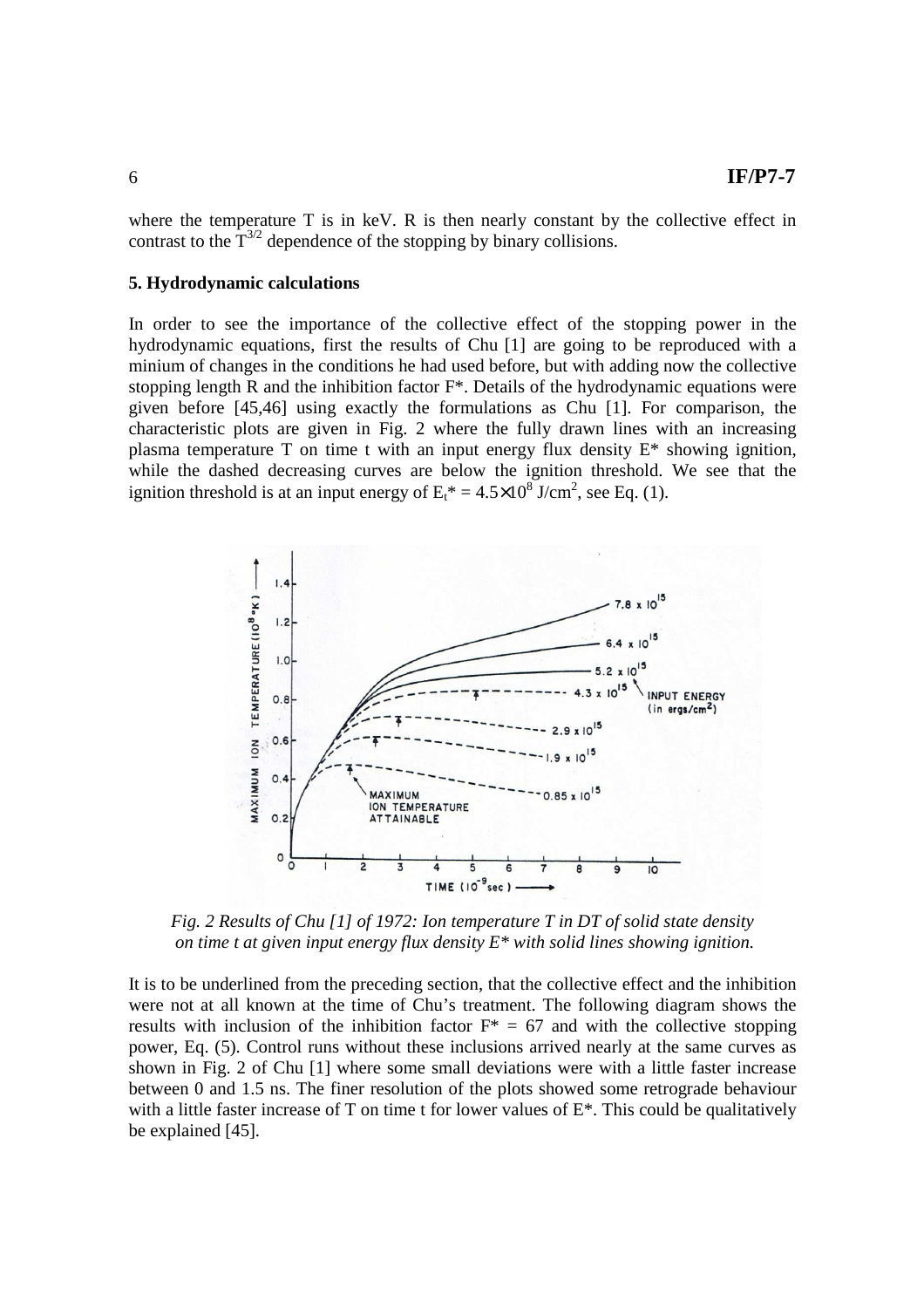

*Fig. 3 Dependence of DT plasma temperature T on time t with collective effect and inhibition factor for varying parameter of input energy flux density E\* compared with the decaying curves with inhibition factor only.* 

Fig. 3 shows the results where ignition is seen at least for  $E^* = 2x10^7$  J/cm<sup>2</sup> or even at little lower E<sup>\*</sup>. The ignition threshold  $E_t^*$  was therefore decreased by a factor of at least 22.5.

## **6. Conclusion**

As a very preliminary estimation for an example, irradiation of a laser pulses of 10 kJ energy during 1 ps on a cross section of  $10^{-2}$  cm<sup>2</sup> corresponds to an intensity of  $10^{18}$  W/cm<sup>2</sup>. Up to 0.5 times of the irradiated laser energy can be converted into the kinetic energy of the DT ion block, equivalent to an energy flux density of  $5\times10^5$  J/cm<sup>2</sup>. The thickness of the compressing block moving parallel to the direction of the laser beam is assumed to be 10  $\mu$ m [47]. Conical motion of this block [16, Fig. 6] leads to a cross section of 10<sup>-4</sup> cm<sup>2</sup> of the block of plasma with the directed energy of the DT ions of 80 keV. The block at interaction has a length of 1mm and an energy flux density of  $5\times10^7$  J/cm<sup>2</sup>. This just may meet the requirements for ignition of solid DT as elaborated in Section 5.

#### **References:**

[1] CHU, M.S. (1972) Thermonuclear reaction waves at High Intensities, *Physics of Fluids* **15**, 413 (1972)

<sup>[2]</sup> BOBIN, J.L., Nuclear fusion reactions in fronts propagating in solid DT, *Laser Interaction and Related Plasma Phenomena, (H.Schwarz and H. Hora eds.),*Vol. 4B, 465-494, New York: Plenum Press 1974

<sup>[3]</sup> NUCKOLLS, J.H. Edward Teller Medal: Acceptance Remarks. In *Edward Teller Lectures: Laser and Inertial Fusion Energy (H. Hora and G.H. Miley eds.)* London: Imperial College Press,pp. 85-86.

<sup>[4]</sup> LINDL. J.D., The Edward Teller Medal Lecture: the evolution toward indirect drive and two decades of progress toward ignition and burn, ibid. pp. 121-147.

<sup>[5]</sup> STORM, E., LINDL, J.D., CAMPBELL, BERNAT, T.P., COLEMAN, I.W, EMMETT, J.. et al. *Progress in laboratory high-gain ICF: Progress for the future* Livermore: LLNL Report 47312 (August 1988).

<sup>[6]</sup> HORA, H., RAY, P.S. Increased Nuclear Fusion Yields of Inertial Confined DT Plasma due to Reheat. *Zeitschrift f. Naturforschung* **33A**, 890-894 (1978).

<sup>[7]</sup> KIRKPATRICK, R.C., WHEELER, J.A. The physics of DT ignition in small fusion targets, *Nuclear Fusion* **21**, 389-401 (1981).